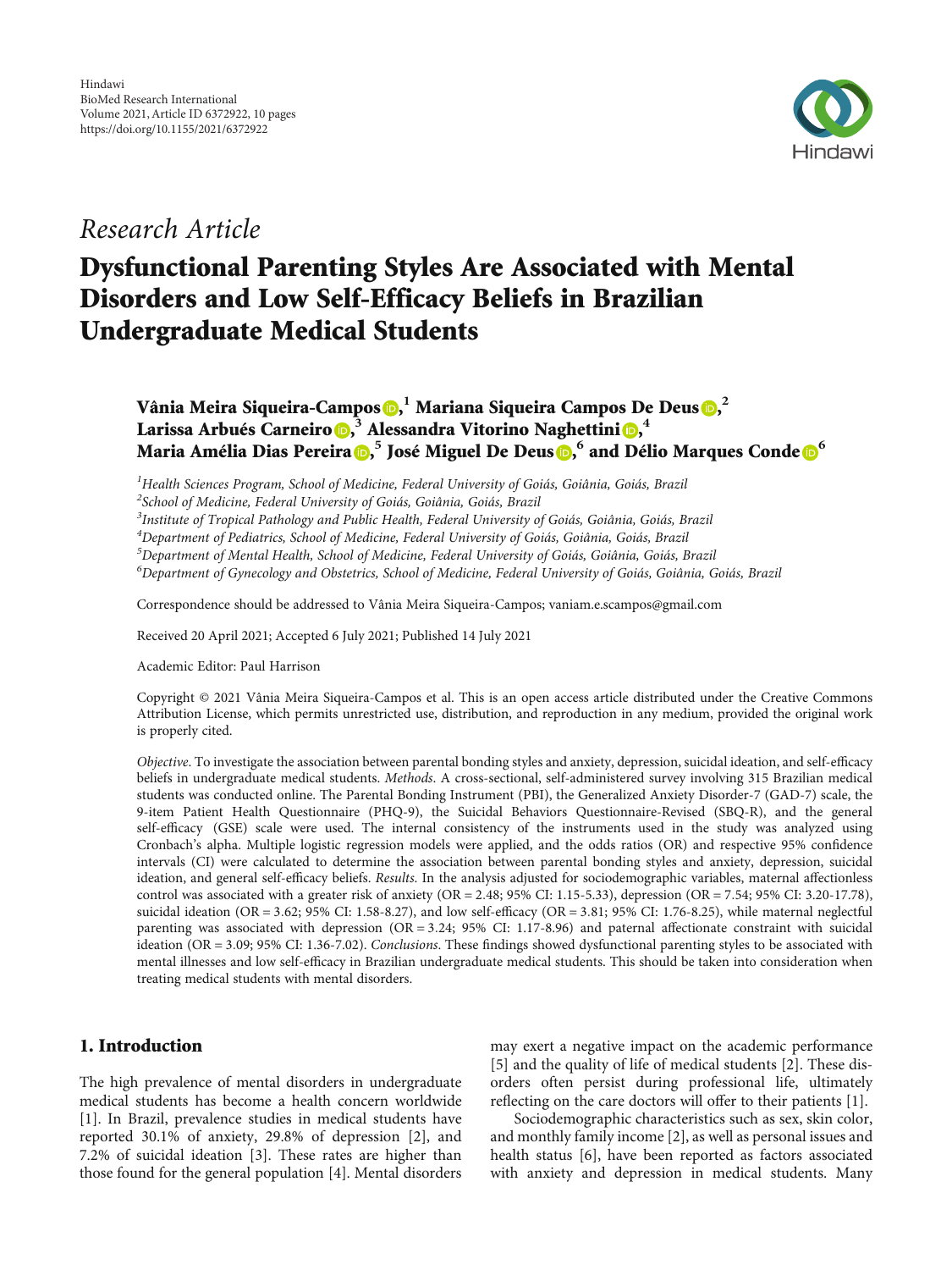aspects of medical school, including extensive content with long hours of studying and the overall learning environment [\[6](#page-8-0)], are themselves considered stressors, contributing towards rendering those in such environments more prone to mental disorders. Nonetheless, another large proportion of undergraduate medical students manage to maintain their mental health despite being submitted to these same conditions [[1, 2\]](#page-8-0). Therefore, the sociodemographic characteristics of the individuals and aspects of the medical course would appear insufficient to establish any causal inference between mental disorders in medical students.

Therefore, it appears likely that other conditions affect how successfully students tackle the challenges associated with medical school and its constant demand for high performance within narrow margins of error [\[7](#page-8-0)]. In this respect, social and emotional skills, developed early in life within the family environment, can contribute positively to academic performance [[8\]](#page-8-0). Conversely, a lack of these skills may constitute a limiting factor in the establishment of goals and in the persistence and effort required to meet them [[5](#page-8-0)]. Self-efficacy, the belief in one's own capacity to successfully execute the actions required to meet different challenges, is one of the factors that have been associated both with wellbeing [[9\]](#page-8-0) and with anxiety [\[10\]](#page-8-0) and suicidal ideation [\[11\]](#page-8-0).

It is pertinent, then, to consider the relevant role that parents, as the figures who provide affection, may play in the development of social-emotional skills and internal working models of self during childhood and adolescence [\[12](#page-8-0)]. In fact, children whose parents provide a safe foundation and encourage them to move forward towards independence appear to develop a secure attachment and grow up to be self-assured and self-reliant, as well as trusting, cooperative, and helpful towards others [[12](#page-8-0)]. Conversely, adverse parenting has been associated with many forms of mental disorders including anxiety [\[12](#page-8-0), [13\]](#page-8-0), depression [\[12, 13](#page-8-0)], and suicidal ideation [\[8](#page-8-0), [14\]](#page-8-0).

Consequently, adverse parenting styles may have an impact on self-efficacy beliefs and mental health in undergraduate medical students. Therefore, the objective of the present study was to investigate the association between parenting styles and anxiety, depression, suicidal ideation, and self-efficacy beliefs in medical students.

### 2. Methods

2.1. Sample. This cross-sectional, online, self-administered survey was conducted between September and November 2019 at the School of Medicine, Federal University of Goiás, Goiânia, Goiás, Brazil. The study was advertised through the use of electronic media (e-mails and student message groups) and through posters put up in the medical school during the month preceding the survey initiation. Data collection was based on a questionnaire created in Google Forms. The link to participate in the study was sent to all 656 students who were formally enrolled at that institute, with eligibility consisting of being ≥18 years of age. A total of 315 valid responses were received.

Data collected on participants' sociodemographic, behavioral, and clinical characteristics included age, sex, skin color,

body mass index (BMI, kg/m<sup>2</sup>), living arrangements, marital status, employment status, means of enrolment in the university (open competition or through the quota system), current year of study (years 1-2 or 3-6), current smoker (yes/no), current alcohol or illicit drug consumption (yes/no), physical activity, chronic diseases, and history of physical or sexual abuse.

The way in which the student obtained entrance to the university was dichotomized into open competition or via the quota system in accordance with the model for entrance into public universities in Brazil. The course level was dichotomized into basic (years 1 or 2) or clinical (years 3-6) with respect to the 6-year duration of medical school in Brazil. The respondent was considered to be physically active if physical activity was performed for more than 150 minutes/week. A history of physical abuse was established from a positive answer to the question: "Have you ever suffered physical abuse?" (yes/no). A history of sexual abuse was determined from a positive response to the question: "Have you ever suffered sexual abuse?" (yes/no). A history of chronic disease was established from the question: "Do you have any chronic illnesses such as high blood pressure, asthma, hypothyroidism, or diabetes?" (yes/no).

#### 2.2. Self-Report Questionnaires

2.2.1. Anxiety. The Generalized Anxiety Disorder-7 (GAD-7) scale was used in its Brazilian Portuguese validated version [\[15\]](#page-8-0). This 7-item self-report questionnaire evaluates the presence of symptoms associated with anxiety over the preceding two weeks, including not being able to stop or control worrying. For each item, the presence of the symptom is rated from 0 to 3, with 0 meaning not at all, 1 on several days, 2 on more than half the days, and 3 nearly every day. The total score ranges from 0 to 21, with a score  $\geq$  10 being considered the cut-off for anxiety [\(http://www.phqscreeners.com/](http://www.phqscreeners.com/)).

2.2.2. Depression. The 9-item Patient Health Questionnaire (PHQ-9) was used. This self-report questionnaire is based on the diagnostic criteria for major depression listed in the Diagnostic and Statistical Manual of Mental Disorders, fourth edition (DSM-IV), and has been translated and validated for use in Brazilian Portuguese [\[16](#page-8-0)]. Questions deal with the presence of depressive symptoms over the preceding two weeks, including little interest or pleasure in doing things. Each item is scored from 0 to 3, with an overall severity score ranging from 0 to 27. A cut-off point of  $\geq 10$ was established for a diagnosis of depression [\(http://www](http://www.phqscreeners.com/) [.phqscreeners.com/](http://www.phqscreeners.com/)).

2.2.3. Suicidality. The Suicidal Behaviors Questionnaire-Revised (SBQ-R) was used to evaluate different domains of suicidality [\[17\]](#page-8-0). The SBQ-R has already been used in Brazilian Portuguese [[18](#page-8-0)]. This 4-item questionnaire evaluates lifetime suicidal ideation and/or suicide attempts (1-4 points), the frequency of suicidal ideation over the preceding 12 months (1-5 points), the threat of a suicide attempt (1-3 points), and the self-reported likelihood of suicidal behavior in the future. An overall score  $\geq$  7 was considered the cutoff point for suicide risk in undergraduate students [[17](#page-8-0)].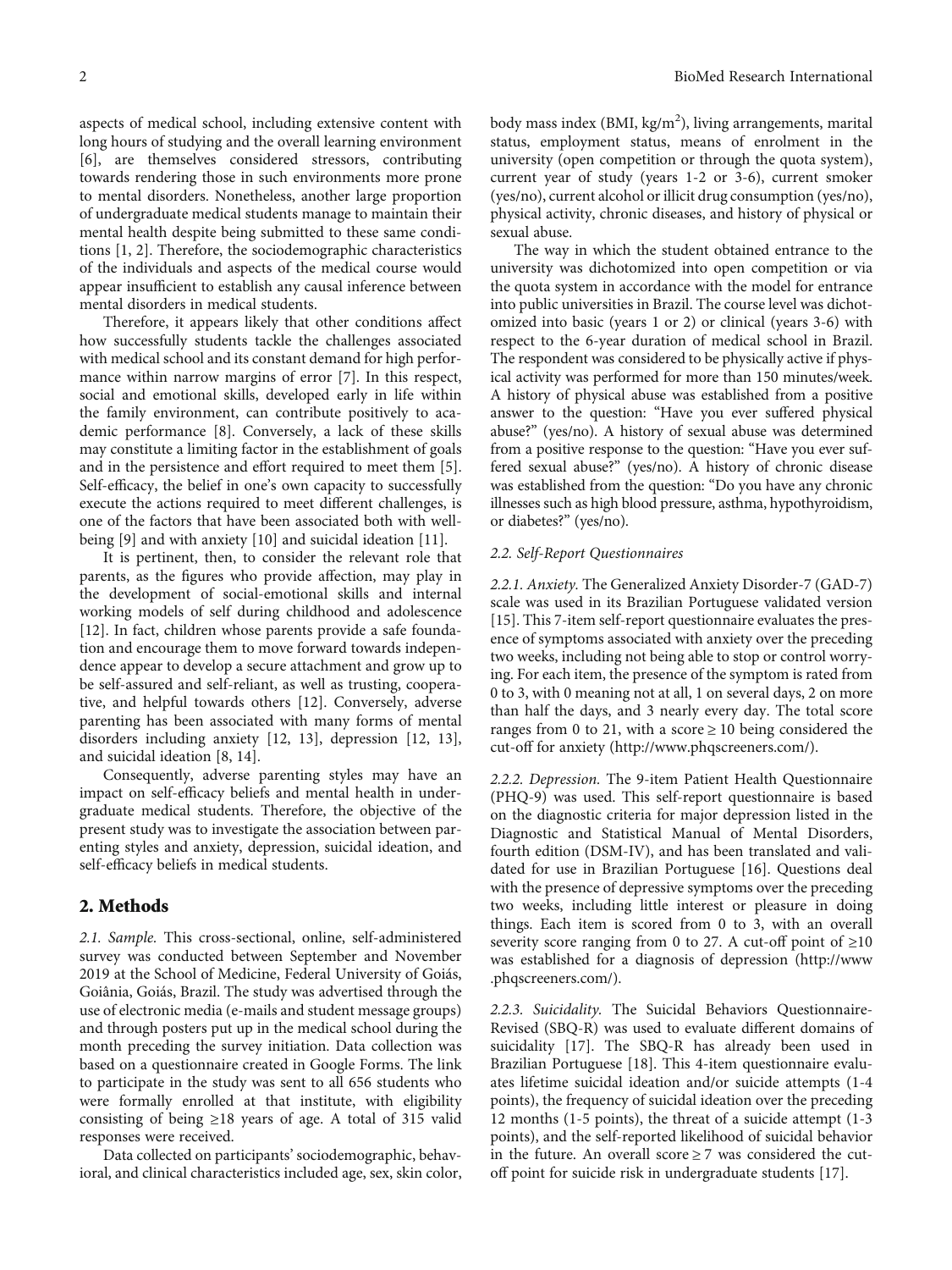2.2.4. Self-Efficacy. The general self-efficacy (GSE) scale has been validated for use in Brazil [[19](#page-8-0)] and was used to evaluate self-efficacy beliefs. The GSE can be used in nonspecific contexts for the assessment of optimism and beliefs of personal competence to deal with a wide variety of stress-inducing situations. The scale consists of 10 questions, with answers based on a Likert-type scale  $(1 = not at all true, 2 = hardly)$ true,  $3 =$  moderately true, and  $4 =$  exactly true). The mean score for the study population is used as the cut-off point for categorizing individuals as having greater or lower selfefficacy. In the present study, the mean score for the participants was 29. Therefore, a score <sup>≤</sup> 29 was considered indicative of low self-efficacy, while a score > 29 was considered to reflect high self-efficacy.

2.2.5. Parental Bonding. The Parental Bonding Instrument (PBI) uses two scales termed care and overprotection or control to measure fundamental parental styles as perceived by the child regarding how they remember their parents during their first 16 years of life [\[20\]](#page-8-0). The PBI has been crossculturally adapted for use in Brazilian Portuguese [\[21\]](#page-8-0). This 25-item questionnaire consists of 12 questions on care and 13 on overprotection. Care addresses statements such as "was affectionate to me" and "seemed emotionally cold to me." Overprotection includes issues such as "let me decide things for myself" and "tried to make me dependent on him/ her." The measures are completed separately for both mothers and fathers. Specific scoring instructions were established for the PBI, with items being scored on a 4-point Likert-type scale (very like, moderately like, moderately unlike, and very unlike) ranging from 0 to 3; however, not all the items are scored in the same direction. Parents can be effectively assigned to one of four different parental bonding quadrants. Optimal parenting is characterized as high care and low overprotection; affectionate constraint as high care and high overprotection; neglectful parenting as low care and low protection; and affectionless control as low care and high overprotection [[20](#page-8-0)]. The high and low categories are based on the following cut-off scores: a maternal/paternal care score of 27/24 and a maternal/paternal overprotection score of 14.5/12.5 [\[20](#page-8-0)].

2.3. Statistical Analysis. Results are presented as means and standard deviations (SD) or as absolute and relative frequencies according to the type of variable. Pearson's chi-square test was used to compare the prevalence of anxiety, depression, suicidal ideation, and low self-efficacy between the different parental bonding styles. Multiple logistic regression was used to determine the association between anxiety, depression, suicidal ideation, and low self-efficacy and parental bonding styles following adjustment for sociodemographic variables (model 1). An additional analysis was performed following adjustment for sociodemographic variables and depression to determine associations between anxiety, suicidal ideation, and low self-efficacy and parental bonding styles (model 2). In both models, odds ratios (OR) were calculated, together with their 95% confidence intervals (95% CI), considering optimal parenting as the reference category. Statistical significance was defined as *<sup>p</sup>* < 0*:*05. The internal consistency of the instruments used in the study was analyzed using Cronbach's alpha. The SPSS software package, version 21.0 (Armonk, NY: IBM Corp.), was used for the data analysis.

2.4. Ethics. The institution's internal review board approved the study protocol. All the students who participated in the study signed the electronic informed consent form included in the survey questionnaire.

#### 3. Results

The study sample consisted of 315 medical students. Of these, 55.2% were male and 50.5% were White. The mean age was  $23.35 \pm 3.78$  years ( $\pm$  SD), and the mean BMI was  $23.73 \pm 4.25$  kg/m<sup>2</sup>. The majority were single (92.4%), lived with other people (77.1%), and did not work (83.2%). Overall, 58.7% of the students were in the clinical years (3-6) of medical school. Anxiety was found in 38.4% of the students, depression in 47.3%, and suicidal ideation in 36.2%. In addition, 44.1% of the students were found to have low levels of self-efficacy. Optimal parenting was the parenting style identified for 36.8% and 35.9% of participants in relation to their mothers and fathers, respectively (Table [1\)](#page-3-0).

In the group of students whose mothers were classified in the affectionless control and optimal parenting bonding quadrants, the prevalence rates were, respectively, 53.5% and 34.5% for anxiety (*<sup>p</sup>* < 0*:*05), 74.6% and 35.3% for depression ( $p = 0.001$ ), 57.7% and 24.1% for suicidal ideation  $(p = 0.001)$ , and 63.4% and 34.4% for low self-efficacy  $(p = 0.001)$ . In relation to paternal bonding styles, the prevalence of depression for those in the quadrants affectionless control and optimal parenting was, respectively, 60.0% and 40.2% (*<sup>p</sup>* < 0*:*05). The prevalence of suicidal ideation for students whose paternal bonding styles were classified as affectionate constraint and optimal parenting was 43.1% and 26.5%, respectively  $(p < 0.05)$  (Figure [1\)](#page-4-0).

Following adjustment for sociodemographic variables, the students in the maternal bonding quadrant affectionless control were significantly more likely than those in the optimal parenting quadrant to have anxiety (OR = 2*:*48; 95% CI: 1.15-5.33), depression (OR = 7*:*54; 95% CI: 3.2-17.18), suicidal ideation (OR = 3*:*62; 95% CI: 1.58-8.27), and low self-efficacy (OR = 3*:*81; 95% CI: 1.76-8.25). The students in the maternal bonding quadrant neglectful parenting were significantly more likely to have depression (OR = 3*:*24; 95% CI: 1.17-8.96). Following adjustment for sociodemographic variables, for the students in the parenting quadrant affectionate constraint in relation to fathers, the likelihood of suicidal ideation was significantly higher than that for the group in the optimal parenting quadrant (OR = 3*:*09; 95% CI: 1.36-3.02) (Table [2\)](#page-5-0).

In the analysis adjusted for the sociodemographic variables and depression, however, no association was found between maternal or paternal bonding styles and anxiety (data not shown). Low self-efficacy remained positively associated with maternal affectionless control (OR = 2*:*61; 95% CI: 1.14 - 5.95) and suicidal ideation with paternal affectionate constraint (OR = 3*:*13; 95% CI: 1.35-7.27) (Table [3\)](#page-6-0).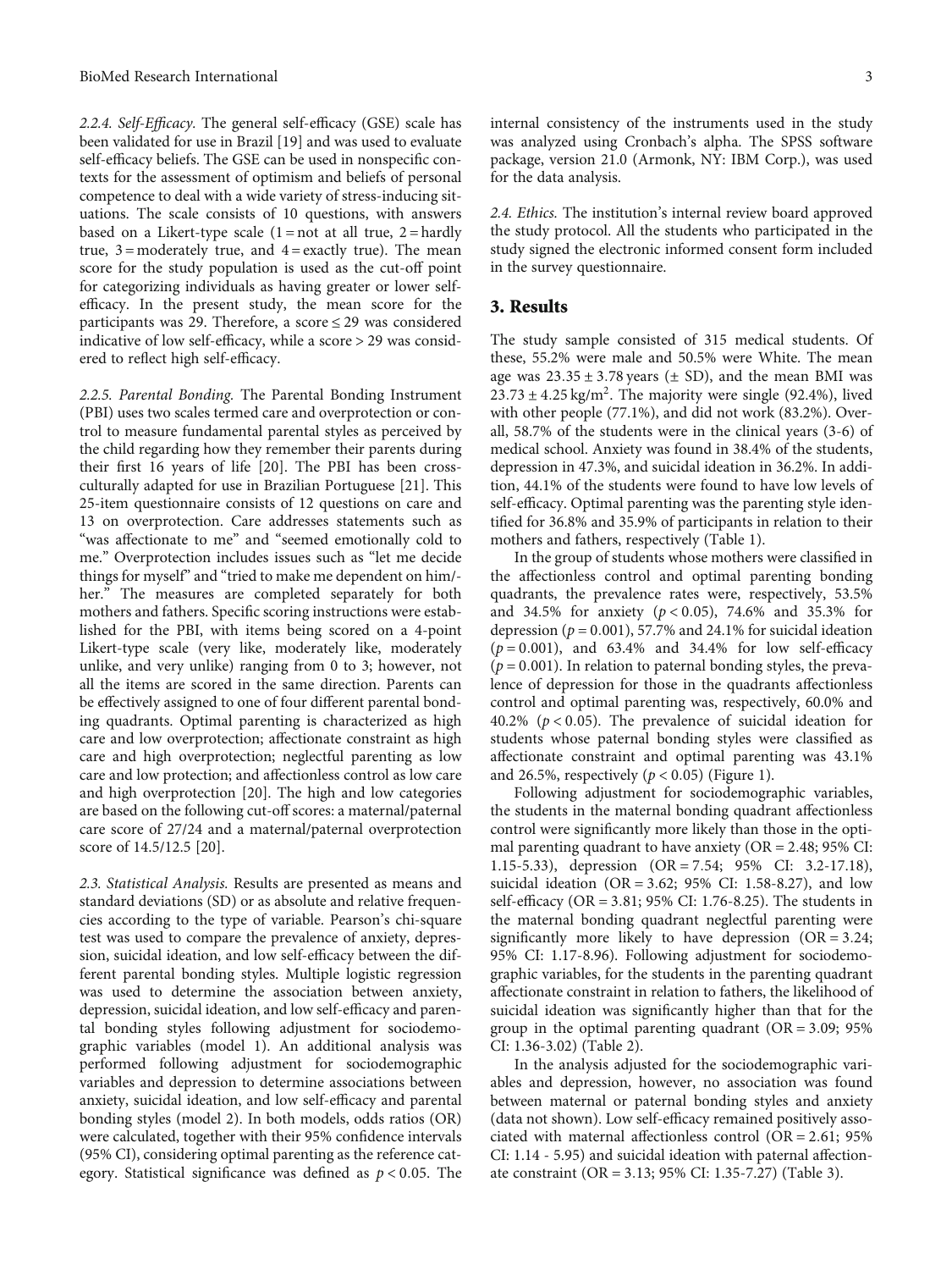$(n = 315)$ .

TABLE 1: Continued.

| Variables                        | Ν          | %            |
|----------------------------------|------------|--------------|
| Sex                              |            |              |
| Male                             | 174        | 55.2         |
| Female                           | 141        | 44.8         |
| Skin color                       |            |              |
| White                            | 159        | 50.5         |
| Non-White                        | 156        | 49.5         |
| Living arrangement               |            |              |
| Lives with others                | 243        | 77.1         |
| Lives alone                      | 72         | 22.9         |
| Marital status*                  |            |              |
| Without partner                  | 291        | 92.4         |
| With partner                     | 22         | 7.0          |
| Employment status                |            |              |
| Not working                      | 262        | 83.2         |
| Working                          | 53         | 16.8         |
| Admission to the medical course* |            |              |
| Open competition                 | 174        | 55.2         |
| Quota system                     | 138        | 43.8         |
| Undergraduate school year*       |            |              |
|                                  |            |              |
| Basic (years 1-2)                | 129<br>185 | 41.0<br>58.7 |
| Clinical (years 3-6)             |            |              |
| Smoking<br>Smoker                | 27         | 8.6          |
| Nonsmoker                        | 288        | 91.4         |
|                                  |            |              |
| Alcohol consumption<br>No        | 65         | 20.6         |
| Yes                              | 250        | 79.4         |
| Illicit drug consumption         |            |              |
| No                               | 230        | 73.0         |
| Yes                              | 85         | 27.0         |
| Physical activity                |            |              |
| No                               | 120        | 38.1         |
| $\operatorname{Yes}$             | 195        | 61.9         |
| Chronic disease*                 |            |              |
| No                               | 265        |              |
| Yes                              | 49         | 84.1<br>15.6 |
| Physical assault                 |            |              |
| No                               | 282        | 89.5         |
| Yes                              | 33         | 10.5         |
| Sexual abuse*                    |            |              |
|                                  |            |              |
| No                               | 278        | 88.3         |
| Yes                              | 36         | 11.4         |
| Anxiety                          |            |              |
| No<br>Yes                        | 194<br>121 | 61.6<br>38.4 |
|                                  |            |              |

<span id="page-3-0"></span>Table 1: Characteristics of the undergraduate medical students

| Variables                  | N             | $\%$             |
|----------------------------|---------------|------------------|
| Depression*                |               |                  |
| $N_{0}$                    | 165           | 52.4             |
| Yes                        | 149           | 47.3             |
| Suicide ideation           |               |                  |
| $< 7$ no                   | 201           | 63.8             |
| $\geq$ 7 yes               | 114           | 36.2             |
| Low self-efficacy          |               |                  |
| Yes                        | 139           | 44.1             |
| $\overline{N}$             | 176           | 55.9             |
| Maternal bonding style*    |               |                  |
| Optimal parenting          | 116           | 36.8             |
| Affectionate constraint    | 98            | 31.1             |
| Neglectful parent          | 29            | 9.2              |
| Affectionless control      | 71            | 22.5             |
| Paternal bonding style*    |               |                  |
| Optimal parenting          | 113           | 35.9             |
| Affectionate constraint    | 65            | 20.6             |
| Neglectful parent          | 68            | 21.6             |
| Affectionless control      | 65            | 20.6             |
| Quantitative variables     |               | Mean (SD)        |
| Age (years)                | $18.0 - 41.0$ | $23.35 \pm 3.78$ |
| Body mass index $(kg/m^2)$ | $16.3 - 57.0$ | $23.73 \pm 4.25$ |

<sup>∗</sup>The frequency of the students in the different categories differs due to missing values.

Cronbach's alpha was 0.889 for the GAD-7 scale, 0.888 for the PHQ-9, 0.872 for the SBQ-R, and 0.893 for the GSE scale. Internal consistency of the PBI was analyzed separately for the mother and the father according to its dimensions (care and overprotection). Cronbach's alpha for maternal care, maternal overprotection, paternal care, and paternal overprotection was 0.928, 0.863, 0.938, and 0.882, respectively.

# 4. Discussion

An association was found between dysfunctional parenting styles and anxiety, depression, suicidal ideation, and low self-efficacy in the group of medical students enrolled in the present study. This association differed as a function of the different maternal and paternal parenting styles. Following adjustment for a large number of potential confounders, some of the associations identified in the unadjusted analysis persisted. In particular, maternal, but not paternal, affectionless control remained strongly and persistently associated with depression and low self-efficacy beliefs. In addition, in the adjusted analysis, an association was found between paternal, but not maternal, affectionate constraint and suicidal ideation. To the best of our knowledge, this study is the first to demonstrate an association between parental bonding styles and general self-efficacy beliefs as well as an association between paternal affectionate constraint and suicidal ideation in medical students.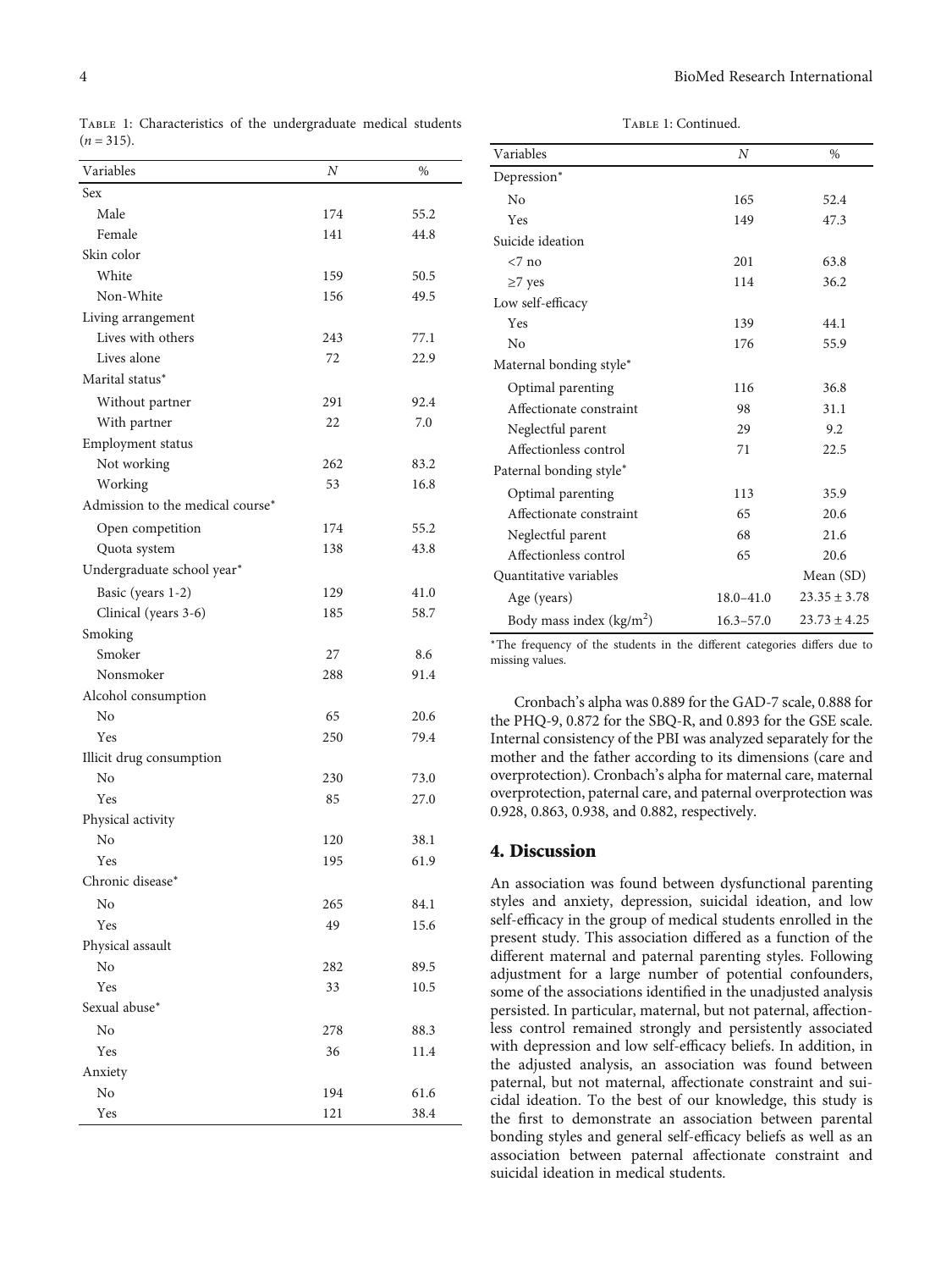<span id="page-4-0"></span>

Figure 1: Anxiety, depression, suicidal ideation, and low self-efficacy according to the parental bonding quadrant.

In the unadjusted analysis, the group of students whose mothers were classified in the affectionless control quadrant stood out from those whose mothers were in the other parenting style quadrants in whom the prevalence of anxiety, depression, suicidal ideation, and low self-efficacy was highest. With respect to paternal parenting styles, the frequency of depression and suicidal ideation was also high for those whose fathers were in the affectionless control quadrant. Coincidentally, earlier studies also highlight the interest of investigators from different countries in relation to the affectionless control parenting type [[14](#page-8-0), [22](#page-8-0), [23](#page-8-0)]. This interest may be because affectionless control simultaneously encompasses the two criteria (low care and high overprotection) that are most harmful in the development of good social-emotional

skills in children and adolescents [[12](#page-8-0)]. Furthermore, the prevalence of depression, suicidal ideation, and low selfefficacy was also significantly higher among students whose mothers were classified in the neglectful parenting group, while the prevalence of suicidal ideation was significantly higher in those whose fathers were in the affectionate constraint quadrant. These findings are in agreement with those of other authors who have suggested the presence of at least one type of dysfunctional parental bonding style in association with mental disorders, suicidality, and models of the self and others [[14](#page-8-0), [22](#page-8-0)–[24](#page-8-0)].

In the analysis adjusted for sociodemographic variables, the medical students whose mothers were in the affectionless control quadrant (low care and high overprotection) were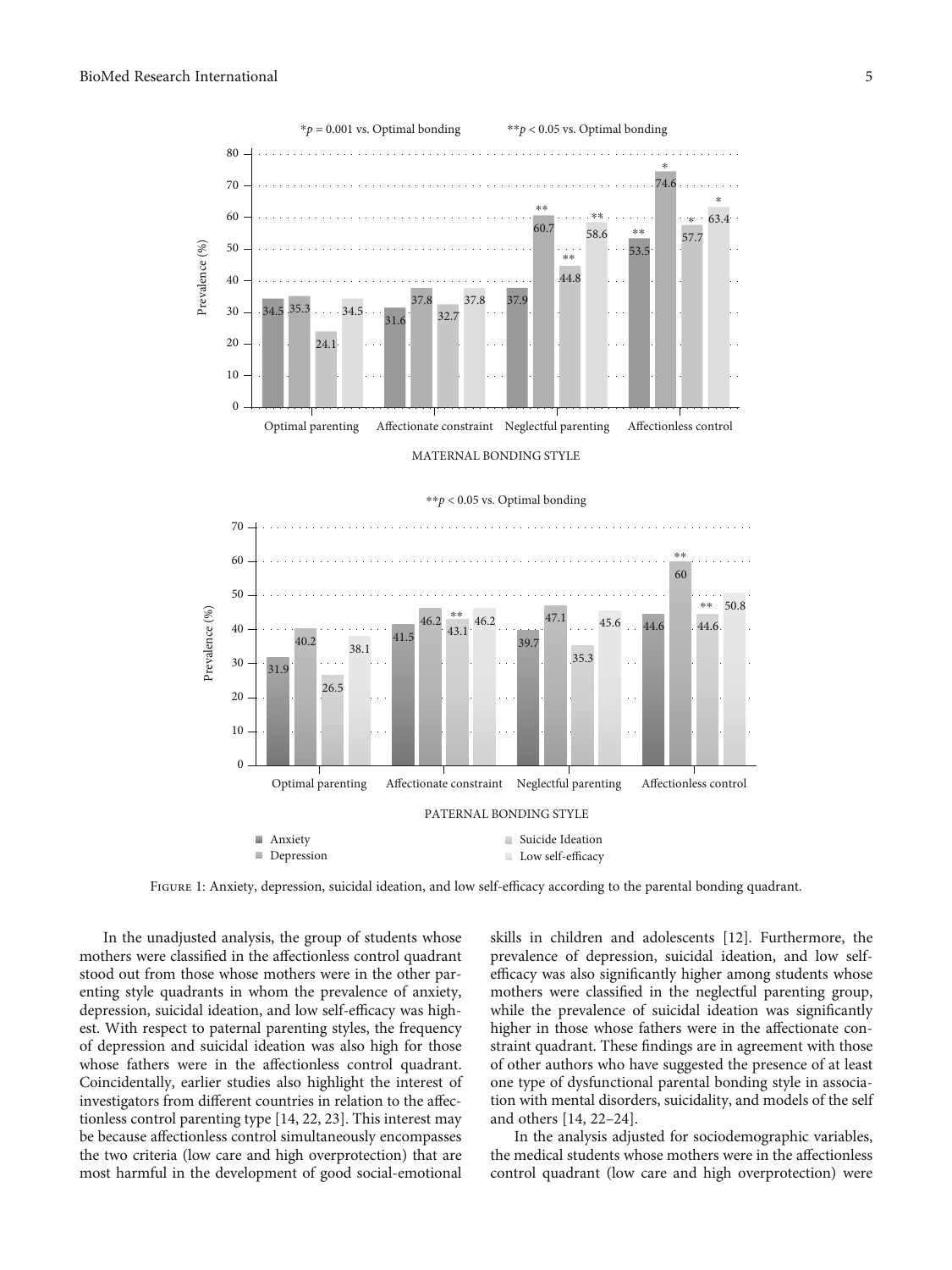<span id="page-5-0"></span>Table 2: Association between anxiety, depression, suicidal ideation, and low self-efficacy and maternal and paternal bonding styles following adjustment for sociodemographic variables (model 1).

| (a)                        |                |                  |                                 |           |                                                  |               |    |                                                                             |           |                                                                                                  |          |  |  |
|----------------------------|----------------|------------------|---------------------------------|-----------|--------------------------------------------------|---------------|----|-----------------------------------------------------------------------------|-----------|--------------------------------------------------------------------------------------------------|----------|--|--|
| Parental bonding           |                |                  | Anxiety                         |           |                                                  |               |    | Depression                                                                  |           |                                                                                                  |          |  |  |
| style                      | $\overline{N}$ | $\boldsymbol{n}$ | Crude OR<br>$(95\% \text{ CI})$ | $p$ value | Adjusted OR<br>$(95\% \text{ CI})$               | $p$ value $n$ |    | Crude OR<br>$(95\% \text{ CI})$                                             | $p$ value | Adjusted OR<br>$(95\% \text{ CI})$                                                               | p value  |  |  |
| Mother                     |                |                  |                                 |           |                                                  |               |    |                                                                             |           |                                                                                                  |          |  |  |
| Optimal<br>parenting       | 116 40         |                  | $1.00$ (ref)                    |           | $1.00$ (ref)                                     |               | 41 | $1.00$ (ref)                                                                |           | $1.00$ (ref)                                                                                     |          |  |  |
| Affectionate<br>constraint | 98             |                  | 31 0.88 (0.50-1.56) 0.659       |           | $0.89(0.46-1.74)$ 0.746                          |               |    | 37 1.11 (0.63-1.94)                                                         | 0.715     | $1.13(0.59-2.17)$                                                                                | 0.704    |  |  |
| Neglectful<br>parenting    | 29             |                  |                                 |           |                                                  |               |    | 11 $1.16(0.50-2.70)$ $0.728$ $0.72(0.23-2.22)$ $0.568$ 17 $2.83(1.21-6.61)$ | $0.016*$  | $3.24(1.17-8.96)$                                                                                | $0.024*$ |  |  |
| Affectionless<br>control   | 71             |                  |                                 |           |                                                  |               |    |                                                                             |           | 38 2.19 (1.20-4.00) 0.011* 2.48 (1.15-5.33) 0.020* 53 5.39 (2.79-10.38) 0.001* 7.54 (3.20-17.78) | $0.001*$ |  |  |
| Father                     |                |                  |                                 |           |                                                  |               |    |                                                                             |           |                                                                                                  |          |  |  |
| Optimal<br>parenting       | 113 36         |                  | $1.00$ (ref)                    |           | $1.00$ (ref)                                     |               | 45 | $1.00$ (ref)                                                                |           | $1.00$ (ref)                                                                                     |          |  |  |
| Affectionate<br>constraint | 65             |                  |                                 |           | 27 1.52 (0.81-2.86) 0.195 1.78 (0.87-3.69) 0.117 |               |    | 30 1.28 (0.69-2.37)                                                         | 0.438     | $1.56(0.77-3.14)$                                                                                | 0.215    |  |  |
| Neglectful<br>parenting    | 68             |                  | 27 1.41 (0.75-2.64)             |           | $0.284$ 1.89 $(0.89-4.00)$                       |               |    | $0.094$ 32 1.32 $(0.72 - 2.43)$                                             | 0.366     | $1.75(0.87-3.53)$                                                                                | 0.117    |  |  |
| Affectionless<br>control   | 65             |                  | 29 1.72 (0.92-3.23)             | 0.090     | $1.64(0.73-3.67)$                                | 0.229         |    | 39 2.23 (1.20-4.17)                                                         | $0.012*$  | $2.06(0.93-4.60)$                                                                                | 0.076    |  |  |

#### (b)

|                            |                |                  |                                                | Suicide ideation |                                                                                                      | Low self-efficacy |    |                                                                           |           |                                    |          |
|----------------------------|----------------|------------------|------------------------------------------------|------------------|------------------------------------------------------------------------------------------------------|-------------------|----|---------------------------------------------------------------------------|-----------|------------------------------------|----------|
| Parental bonding<br>style  | $\overline{N}$ | $\boldsymbol{n}$ | Crude OR<br>$(95\% \text{ CI})$                | $p$ value        | Adjusted OR<br>$(95\% \text{ CI})$                                                                   | $p$ value $n$     |    | Crude OR<br>$(95\% \text{ CI})$                                           | $p$ value | Adjusted OR<br>$(95\% \text{ CI})$ | p value  |
| Mother                     |                |                  |                                                |                  |                                                                                                      |                   |    |                                                                           |           |                                    |          |
| Optimal<br>parenting       | 116 28         |                  | $1.00$ (ref)                                   |                  | $1.00$ (ref)                                                                                         |                   | 76 | $1.00$ (ref)                                                              |           | $1.00$ (ref)                       |          |
| Affectionate<br>constraint | 98             |                  | 32 1.52 (0.84-2.77)                            |                  | $0.168$ 1.37 $(0.68-2.80)$ 0.381                                                                     |                   |    | $61 \quad 1.15 \quad (0.66-2.02)$                                         | 0.619     | $1.18(0.62 - 2.21)$                | 0.615    |
| Neglectful<br>parenting    | 29             |                  |                                                |                  | $13$ $2.55$ $(1.09-5.95)$ $0.030^*$ $1.95$ $(0.65-5.80)$ $0.230$ $12$ $2.69$ $(1.17-6.19)$ $0.020^*$ |                   |    |                                                                           |           | $2.65(0.97 - 7.19)$                | 0.057    |
| Affectionless<br>control   | 71             |                  | 41 4.29 $(2.28-8.10)$ 0.001*                   |                  |                                                                                                      |                   |    | 3.62 $(1.58-8.27)$ 0.002* 26 3.29 $(1.78-6.09)$ 0.001* 3.81 $(1.76-8.25)$ |           |                                    | $0.001*$ |
| Father                     |                |                  |                                                |                  |                                                                                                      |                   |    |                                                                           |           |                                    |          |
| Optimal<br>parenting       | 113 30         |                  | $1.00$ (ref)                                   |                  | $1.00$ (ref)                                                                                         |                   | 70 | $1.00$ (ref)                                                              |           | $1.00$ (ref)                       |          |
| Affectionate<br>constraint | 65             |                  | 28 2.09 (1.09-3.98) 0.025*                     |                  | $3.09(1.36-7.02)$                                                                                    | $0.007*$          |    | 35 1.40 (0.75-2.59)                                                       | 0.291     | $1.38(0.67-2.84)$                  | 0.383    |
| Neglectful<br>parenting    | 68             |                  | 24 1.51 (0.79-2.89) 0.214                      |                  | $1.72(0.80-3.71)$ $0.168$ 37 $1.36(0.74-2.51)$                                                       |                   |    |                                                                           | 0.319     | $1.51(0.75-3.01)$                  | 0.244    |
| Affectionless<br>control   | 65             |                  | $29$ $2.23$ $(1.17-4.24)$ $0.015$ <sup>*</sup> |                  |                                                                                                      |                   |    | $1.37(0.60-3.16)$ $0.464$ 32 $1.68(0.91-3.11)$                            | 0.100     | $1.28(0.61-2.70)$                  | 0.513    |

OR: odds ratio; CI: confident interval. Multiple logistic regression adjusted for age, sex, body mass index, skin color, marital status, living arrangement, employment status, process for admission to medical school, undergraduate school year, smoking, alcohol consumption, illicit drug consumption, physical activity, chronic disease, physical abuse, and sexual abuse.

strongly and significantly more likely to have depression compared to those in the maternal optimal parenting (high care and low overprotection) quadrant. In the maternal neglectful parenting group (low care and low protection), the risk of depression was greater compared to those whose mothers were in the optimal parenting group, but to a lesser degree. Nevertheless, no association was found between the parenting styles of the fathers and depression. These data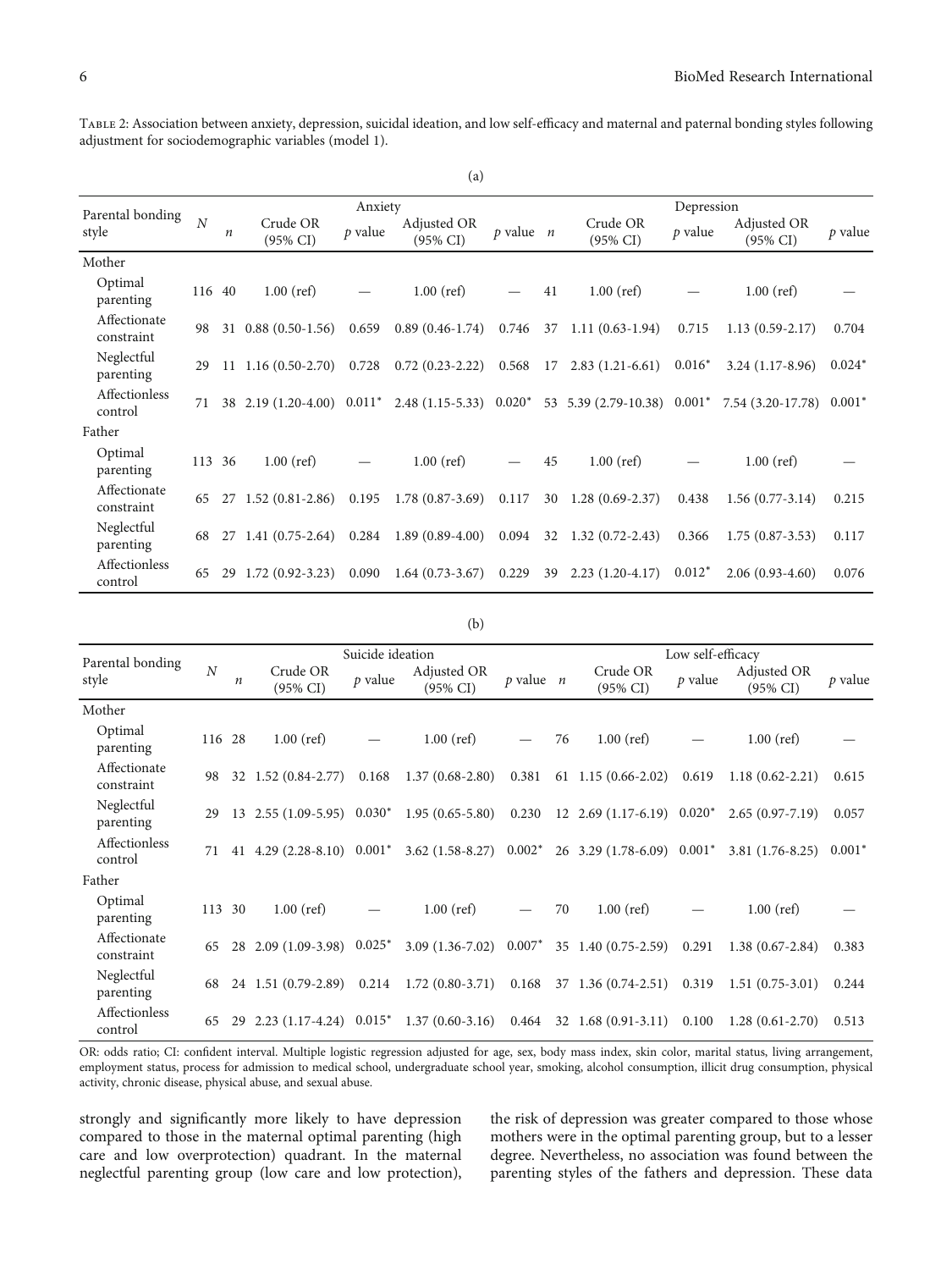<span id="page-6-0"></span>Table 3: Association between anxiety, suicidal ideation, and low self-efficacy according to maternal and paternal bonding styles following adjustment for sociodemographic variables and depression (model 2).

| Parental bonding           |                | Suicide ideation |                                     |           |                                                                                 |               |    | Low self-efficacy                  |           |                                    |           |  |
|----------------------------|----------------|------------------|-------------------------------------|-----------|---------------------------------------------------------------------------------|---------------|----|------------------------------------|-----------|------------------------------------|-----------|--|
| style                      | $\overline{N}$ | n                | Crude OR<br>$(95\% \text{ CI})$     | $p$ value | Adjusted OR<br>$(95\% \text{ CI})$                                              | $p$ value $n$ |    | Crude OR<br>$(95\% \text{ CI})$    | $p$ value | Adjusted OR<br>$(95\% \text{ CI})$ | $p$ value |  |
| Mother                     |                |                  |                                     |           |                                                                                 |               |    |                                    |           |                                    |           |  |
| Optimal<br>parenting       | 116 28         |                  | $1.00$ (ref)                        |           | $1.00$ (ref)                                                                    |               | 76 | $1.00$ (ref)                       |           | $1.00$ (ref)                       |           |  |
| Affectionate<br>constraint | 98             |                  | 32 1.52 (0.84-2.77)                 | 0.168     | $1.36(0.65-2.87)$                                                               | 0.420         |    | $61 \quad 1.15 \quad (0.66-2.02)$  | 0.619     | $1.15(0.61-2.19)$                  | 0.670     |  |
| Neglectful<br>parenting    | 29             |                  |                                     |           | $13$ $2.55$ $(1.09-5.95)$ $0.030^*$ $1.41$ $(0.45-4.34)$                        |               |    | $0.548$ 12 2.69 (1.17-6.19) 0.020* |           | $1.95(0.67-2.85)$                  | 0.221     |  |
| Affectionless<br>control   | 71             |                  |                                     |           | 41 4.29 (2.28-8.10) $0.001^*$ 1.96 (0.80-4.83) 0.142 26 3.29 (1.78-6.09) 0.001* |               |    |                                    |           | $2.61(1.14-5.95)$ $0.023^*$        |           |  |
| Father                     |                |                  |                                     |           |                                                                                 |               |    |                                    |           |                                    |           |  |
| Optimal<br>parenting       | 113 30         |                  | $1.00$ (ref)                        |           | $1.00$ (ref)                                                                    |               | 70 | $1.00$ (ref)                       |           | $1.00$ (ref)                       |           |  |
| Affectionate<br>constraint | 65             |                  | 28 2.09 (1.09-3.98) 0.025*          |           | $3.13(1.35 - 7.27)$                                                             | $0.008^*$     |    | 35 1.40 (0.75-2.59)                | 0.291     | $1.24(0.67-2.64)$                  | 0.571     |  |
| Neglectful<br>parenting    | 68             |                  | 24 1.51 (0.79-2.89)                 |           | $0.214$ 1.60 (0.72-3.54)                                                        | 0.246         |    | 37 1.36 (0.74-2.51)                | 0.319     | $1.37(0.65 - 2.85)$                | 0.406     |  |
| Affectionless<br>control   | 65             |                  | $29$ $2.23$ $(1.17-4.24)$ $0.015^*$ |           | $1.18(0.49-2.86)$                                                               | 0.713         |    | $32 \quad 1.68 \quad (0.91-3.11)$  | 0.100     | $1.18(0.53-2.61)$                  | 0.687     |  |

OR: odds ratio; CI: confident interval. Multiple logistic regression adjusted for age, sex, body mass index, skin color, marital status, living arrangement, employment status, process for admission to medical school, undergraduate school year, smoking, alcohol consumption, illicit drug consumption, physical activity, chronic disease, physical abuse, sexual abuse, and depression.

are in agreement with the findings of other studies in which low maternal, but not paternal, care, with or without overprotection, was considered a predictor of depression [\[24](#page-8-0)–[26\]](#page-8-0). Currently, the way children are raised has changed, with greater participation from fathers. However, the role of mothers as the caregiver remains predominant in various cultures and may perhaps partially explain this finding.

In relation to suicidal ideation following adjustment for sociodemographic variables, a significantly higher risk was found in the students in the maternal affectionless control group and in the paternal affectionate constraint group compared to the maternal and paternal optimal parenting groups, respectively. These findings are in agreement with the results of previous studies that highlighted the association between different types of dysfunctional parental bonding and suicidality [[14](#page-8-0), [27](#page-8-0)]. Previously, an association between dysfunctional bonding with the mother, but not with the father, and suicidal behavior has been reported [[28](#page-8-0)]. Nevertheless, in the present study, the association between maternal bonding and suicidal ideation was no longer present following the inclusion of depression as a covariable. This finding suggests that depression affects the association between maternal affectionless control and suicidal ideation in medical students. In agreement with this finding, the role of depression in the association between dysfunctional bonding and suicidal behaviors has already been described [\[29](#page-8-0)]. Conversely, another study reported that a high level of maternal care was identified as a protective factor against suicidal ideation in medical students [\[30\]](#page-8-0).

In the present study, the positive association between paternal affectionate constraint (high overprotection and high care) and suicidal ideation persisted even after adjustment for sociodemographic confounders and depression. This finding is compatible with results published by other investigators, who identified paternal attachment as the only significant predictive factor of suicidal behavior in a logistic regression model [[31](#page-8-0)]. Nevertheless, there is a certain discrepancy between those results and the findings of other investigators, who reported an association between paternal high protection but low care and suicidality [[32](#page-9-0)]. Paternal affectionate constraint has previously been associated with impaired formation of a positive internal working model of the self and others in male medical students and hospital staff [\[22](#page-8-0)]. The fact is that, despite particular and varying qualities, the importance of both maternal and paternal bonding for the biological and social development of children is undeniable. Whereas maternal bonding involves the biological conditions of pregnancy and breastfeeding, paternal bonding is shaped by social and cultural conditions. Even in current times, "in most societies, it is through paternal bonding that the child understands and takes her place within the family structure and also finds her place in the wider community" [[33](#page-9-0)]. Cultural issues in Brazil may have played a role in the finding that having a father who, despite offering care, limits his child's autonomy with high overprotection resulted in a greater negative effect in the case of these medical students. Ambivalent behavior from the father, the figure of affection who would be expected to provide encouragement to face the challenges of the world, could have been responsible for the greater risk of suicidal ideation in the present study, and this is a subject that merits further attention in future studies.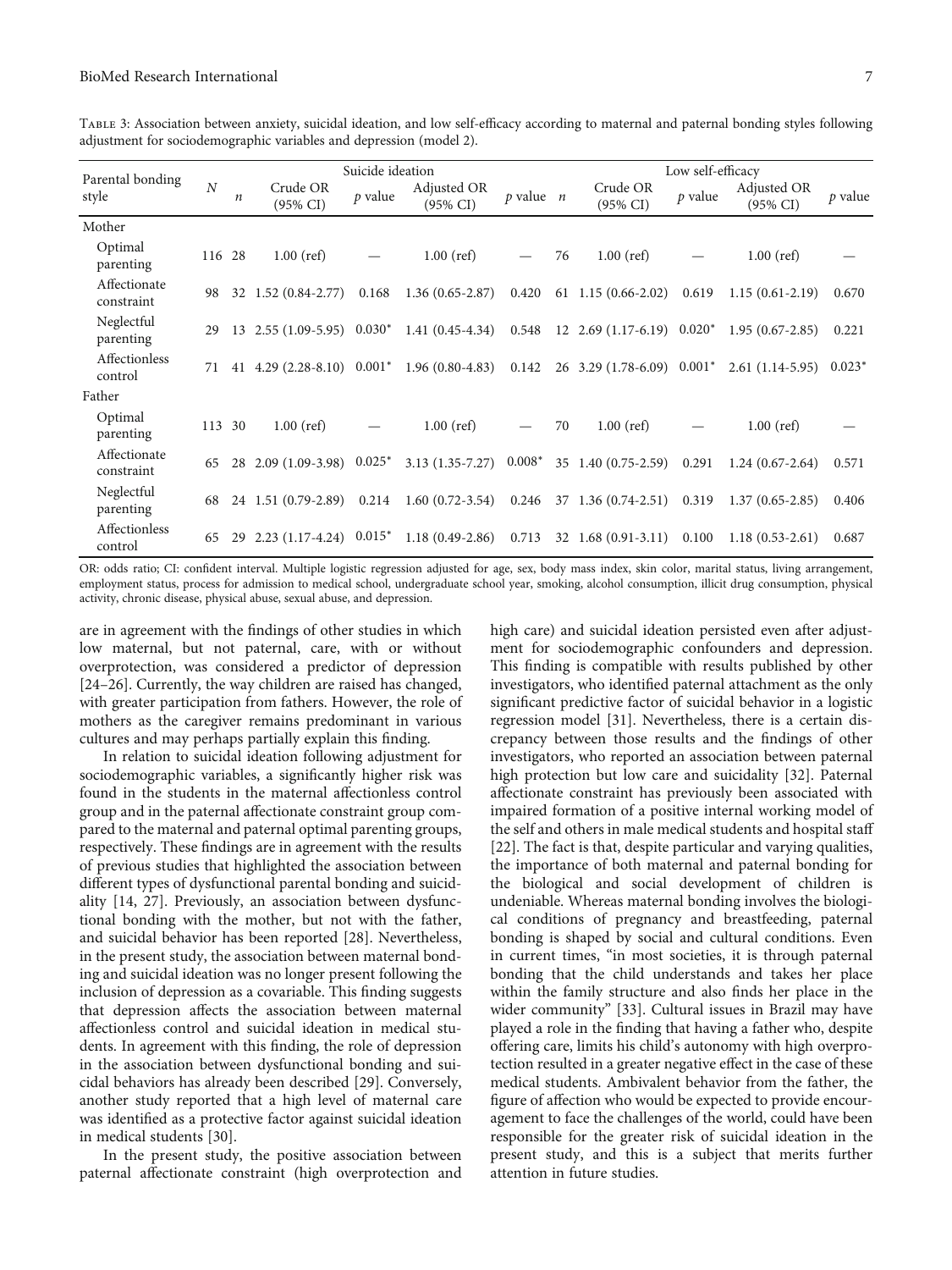Furthermore, the results of the present study show an independent and consistent association between maternal affectionless control and low self-efficacy beliefs in medical students. In a previous study conducted in five countries with 8,796 participants, general perceived self-efficacy appeared to be a universal construct which, at higher levels, was associated with different personality traits such as optimism, selfregulation, orientation towards the future, and self-esteem and at lower levels was associated with anxiety and depression [\[34\]](#page-9-0). A 10-year follow-up study of Norwegian physicians showed an association between lower self-esteem and adverse parental bonding [\[26\]](#page-8-0). In this respect, other authors have also shown an association between self-esteem and parental bonding in the general adult population [[35](#page-9-0)]. In addition, maternal affectionless control has already been associated with a high degree of neuroticism and other personality vulnerabilities [[23\]](#page-8-0) in medical students and medical staff. Therefore, in agreement with the results of those earlier studies, low self-efficacy beliefs could perhaps be added to the list of susceptibility markers of personality traits associated with dysfunctional parental bonding, particularly maternal affectionless control.

Following adjustment for sociodemographic variables, only the students whose mothers were in the affectionless control quadrant were significantly more likely to have anxiety. Nevertheless, this association was no longer present following adjustment for depression. This finding could perhaps be explained by the existence of the comorbidity anxiety and depression (anxious depression), a relatively common condition in the literature [[36\]](#page-9-0). Therefore, the current finding is to a certain extent in agreement with the earlier, nationally representative study conducted in the USA with 5,838 adolescents in which maternal low care and high protection were independently associated with anxiety and depression [\[24](#page-8-0)]. However, this finding is only partially in agreement with the results of other authors who reported significantly increased anxiety and depression in medical students in both parental bonding style groups, maternal and paternal affectionless control and optimal parenting [[13](#page-8-0)]. This difference between the findings could possibly be explained by the different instruments used to investigate mental disorders and their respective cut-off points, as well as by the variables used in the multiple regression analysis and differences in the study population.

There is no doubt that the university environment, particularly that of medical school, is challenging, with numerous factors capable of triggering stress. Individuals who are better prepared psychologically should be emotionally protected when dealing with these challenges. A hostile family environment in childhood and adolescence, with adverse parental bonding styles, is relived in a segment of these students at medical school, an environment in which demands and expectations are high, with a clear and often emotionally cold hierarchy [\[37\]](#page-9-0). In the present study, following adjustment for sociodemographic data, variables related to student life, and events in the students' lives, an important association was found between distinct patterns of parental bonding styles and psychological issues in these medical students. Therefore, it is possible that preventive and therapeutic interventions related to the attachment theory, for example, attachment-based family therapy [[38](#page-9-0)], family constellations [\[39](#page-9-0)], and therapy of bonding disorders and trauma [[33](#page-9-0)], among others, could benefit medical students in their personal and academic career. These subject merits further investigation in future studies.

Certain limitations should be taken into consideration when analyzing the results of the present study. First, because of the cross-sectional design of the study, causality cannot be inferred. Secondly, the study involved self-reported measures, which could have generated a response bias. Nevertheless, the instruments applied in this study have been widely used and transculturally validated, including validation for use in Brazilian Portuguese. Furthermore, internal consistency was considered satisfactory for all the instruments used. Thirdly, the PBI is a tool for assessing an offspring's retrospective perception of his/her parents, which could to a certain extent compromise the answers obtained. However, the long-term stability and consistency of this instrument have already been validated [\[40\]](#page-9-0). Finally, the sample was restricted to medical students, thus limiting the generalization of these findings.

## 5. Conclusions

The results of the present study show independent and significant associations between maternal affectionless control and depression and low self-efficacy beliefs, between maternal neglectful parenting and depression, and between paternal affectionate constraint and suicidal ideation in medical students. These findings also suggest that depression affects the association between maternal affectionless control and anxiety and the association between maternal affectionless control and suicidal ideation. In light of these results, it would appear appropriate to take the attachment theory and its practical implications into consideration when treating medical students with mental disorders.

#### Data Availability

The data used to support the findings of this study are included within the article.

### Conflicts of Interest

The authors declare that they have no competing interests.

### Acknowledgments

The authors would like to thank Jonatas Abreu Fernandes of the Nucleus of Telemarketing and Telemedicine, School of Medicine, Federal University of Goiás, for adapting the questionnaire to the online survey created in Google Form. We are also grateful to Anderson Júnior Borges de Rezende, João Marcos Ribeiro Paiva Xavier, and Matheus Henrique de Jesus Lima for their participation in the data collection process.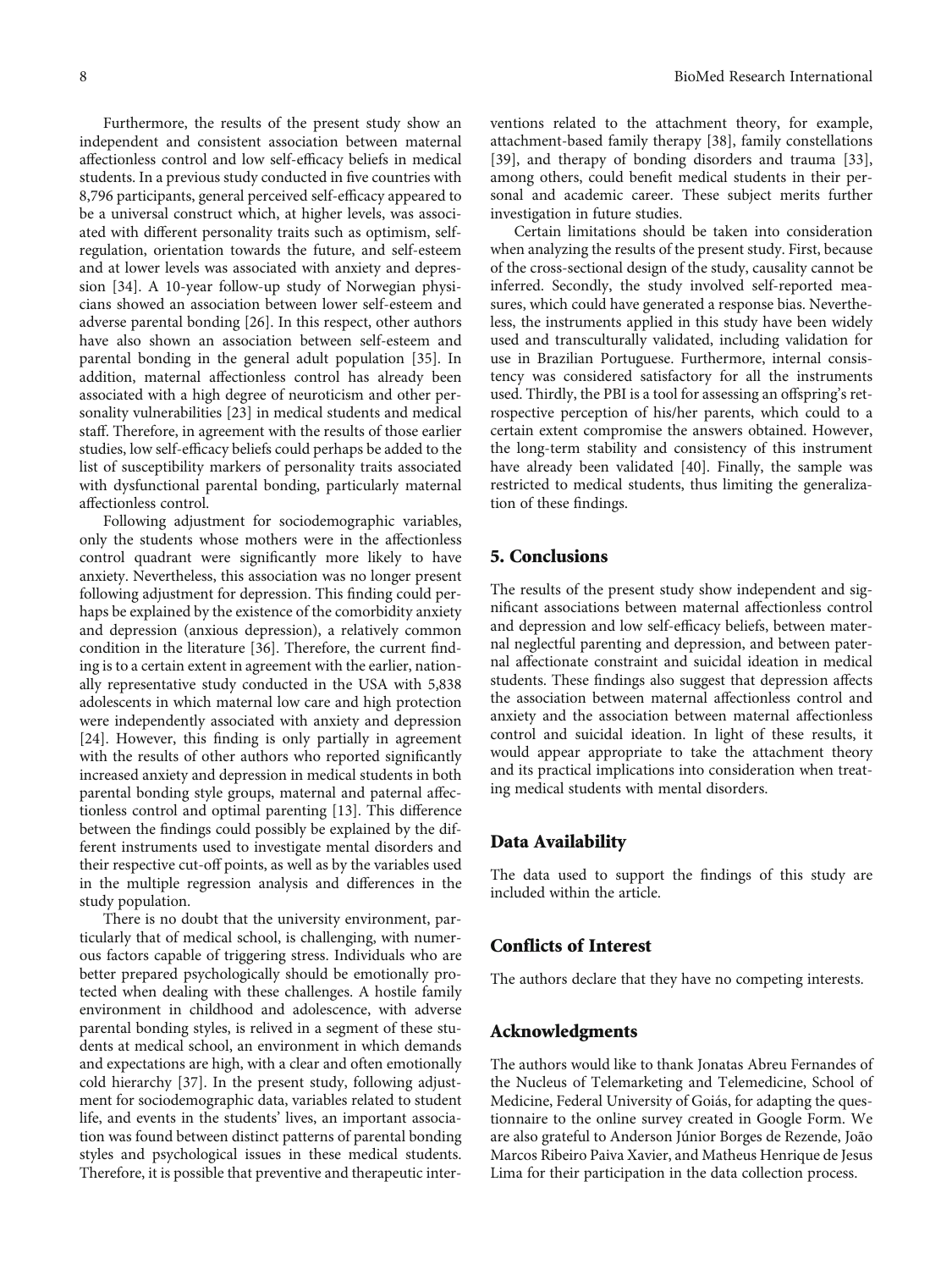# <span id="page-8-0"></span>References

- [1] L. S. Rotenstein, M. A. Ramos, M. Torre et al., "Prevalence of depression, depressive symptoms, and suicidal ideation among medical students a systematic review and meta-analysis," JAMA, vol. 316, no. 21, pp. 2214–2236, 2016.
- [2] I. L. D. Moutinho, A. L. G. Lucchetti, O. Ezequiel, and G. Lucchetti, "Mental health and quality of life of Brazilian medical students: incidence, prevalence, and associated factors within two years of follow-up," Psychiatry Research, vol. 274, pp. 306–312, 2019.
- [3] A. R. Torres, L. M. Campos, M. C. P. Lima, and A. T. A. Ramos-Cerqueira, "Suicidal ideation among medical students," The Journal of Nervous and Mental Disease, vol. 206, no. 3, pp. 160–168, 2018.
- [4] World Health Organization, Depression and Other Common Mental Disorders: Global Health Estimates, Geneva, 2017[https://www.who.int/mental\\_health/management/](https://www.who.int/mental_health/management/depression/prevalence_global_health_estimates/en/) [depression/prevalence\\_global\\_health\\_estimates/en/.](https://www.who.int/mental_health/management/depression/prevalence_global_health_estimates/en/)
- [5] A. A. Hayat, K. Shateri, M. Amini, and N. Shokrpour, "Relationships between academic self-efficacy, learning-related emotions, and metacognitive learning strategies with academic performance in medical students: a structural equation model," BMC Medical Education, vol. 20, no. 1, p. 76, 2020.
- [6] R. F. Damiano, I. N. de Oliveira, O. S. Ezequiel, A. L. Lucchetti, and G. Lucchetti, "The root of the problem: identifying major sources of stress in Brazilian medical students and developing the medical student stress factor scale," Brazilian Journal of Psychiatry, vol. 43, no. 1, pp. 35–42, 2021.
- [7] D. Loxterkamp, "What do you expect from a doctor? Six habits for healthier patient encounters," Annals of Family Medicine, vol. 11, no. 6, pp. 574–576, 2013.
- [8] F. Nunes and C. P. Mota, "Vinculação aos pais, competências sociais e ideação suicida em adolescentes," Arquivos Brasileiros de Psicologia, vol. 69, no. 3, pp. 52–65, 2017.
- [9] L. A. Milam, G. L. Cohen, C. Mueller, and A. Salles, "The relationship between self-efficacy and well-being among surgical residents," Journal of Surgical Education, vol. 76, no. 2, pp. 321–328, 2019.
- [10] D. Navarro-Mateu, L. Alonso-Larza, M. T. Gómez-Domínguez, V. Prado-Gascó, and S. Valero-Moreno, "I'm not good for anything and that's why I'm stressed: analysis of the effect of self-efficacy and emotional intelligence on student stress using SEM and QCA," Frontiers in Psychology, vol. 11, 2020.
- [11] K. Wolitzky-Taylor, R. T. LeBeau, M. Perez, E. Gong-Guy, and T. Fong, "Suicide prevention on college campuses: what works and what are the existing gaps? A systematic review and metaanalysis," Journal of American College Health, vol. 68, no. 4, pp. 419–429, 2019.
- [12] J. Bowlby, "The making and breaking of affectional bonds," The British Journal of Psychiatry, vol. 130, no. 3, pp. 201– 210, 1977.
- [13] T. Kawai, Y. Kuwano, K. Masuda et al., "Adverse parenting is associated with blunted salivary cortisol awakening response and altered expression of glucocorticoid receptor *β* and *β*2 adrenergic receptor mRNAs in leukocytes in Japanese medical students," Stress, vol. 20, no. 2, pp. 159–166, 2017.
- [14] S. Goschin, J. Briggs, S. Blanco-Lutzen, L. J. Cohen, and I. Galynker, "Parental affectionless control and suicidality," Journal of Affective Disorders, vol. 151, no. 1, pp. 1–6, 2013.
- [15] A. L. Moreno, D. A. DeSousa, A. M. F. L. P. De Souza et al., "Factor structure, reliability, and item parameters of the
- [16] I. S. Santos, B. F. Tavares, T. N. Munhoz et al., "Sensibilidade e especificidade do Patient Health Questionnaire-9 (PHQ-9) entre adultos da população geral," Cadernos de Saúde Pública, vol. 29, no. 8, pp. 1533–1543, 2013.
- [17] A. Osman, C. L. Bagge, P. M. Guitierrez, L. C. Konick, and B. A. B. F. Kooper, "Suicide behaviour questionaire," Assessment, vol. 443–454, no. 5, pp. 4–6, 2001.
- [18] C. M. C. Osse and I. I. Costada, "Saúde mental e qualidade de vida na moradia estudantil da Universidade de Brasília," Estudios de Psicología, vol. 28, no. 1, pp. 115–122, 2011.
- [19] I. Souza and M. A. D. E. Souza, "Validação da escala de autoeficácia geral percebida," Revista Universidade Rural: Série Ciências Humanas, vol. 26, no. 1–2, pp. 12–17, 2004.
- [20] G. Parker, H. Tupling, and L. B. Brown, "A Parental Bonding Instrument," British Journal of Medical Psychology, vol. 52, no. 1, pp. 1–10, 1979.
- [21] S. Hauck, S. Schestatsky, L. Terra, L. Knijnik, P. Sanchez, and L. H. F. Ceitlin, "Adaptação transcultural para o português brasileiro do Parental Bonding Instrument (PBI)," Revista de Psiquiatria do Rio Grande do Sul, vol. 28, no. 2, pp. 162–168, 2006.
- [22] K. Otani, A. Suzuki, Y. Matsumoto, M. Enokido, and T. Shirata, "Effects of perceived affectionless control parenting on working models of the self and other," Psychiatry Research, vol. 242, pp. 315–318, 2016.
- [23] N. Takahashi, A. Suzuki, Y. Matsumoto, T. Shirata, and K. Otani, "Perceived parental affectionless control is associated with high neuroticism," Neuropsychiatric Disease and Treatment, vol. Volume 13, pp. 1111–1114, 2017.
- [24] J. D. Eun, D. Paksarian, J. P. He, and K. R. Merikangas, "Parenting style and mental disorders in a nationally representative sample of US adolescents," Social Psychiatry and Psychiatric Epidemiology, vol. 53, no. 1, pp. 11–20, 2018.
- [25] P. A. Avagianou and M. Zafiropoulou, "Parental bonding and depression: personality as a mediating factor," International Journal of Adolescent Medicine and Health, vol. 20, no. 3, pp. 261–269, 2008.
- [26] K. S. Grotmol, Ø. Ekeberg, A. Finset et al., "Parental bonding and self-esteem as predictors of severe depressive symptoms," The Journal of Nervous and Mental Disease, vol. 198, no. 1, pp. 22–27, 2010.
- [27] D. Palitsky, N. Mota, T. O. Afifi, A. C. Downs, and J. Sareen, "The association between adult attachment style, mental disorders, and Suicidality," The Journal of Nervous and Mental Disease, vol. 201, no. 7, pp. 579–586, 2013.
- [28] O. Freudenstein, A. Zohar, A. Apter, G. Shoval, A. Weizman, and G. Zalsman, "Parental bonding in severely suicidal adolescent inpatients," European Psychiatry, vol. 26, no. 8, pp. 504– 507, 2011.
- [29] R. Dale, K. Power, S. Kane, A. M. Stewart, and L. Murray, "The role of parental bonding and early maladaptive schemas in the risk of suicidal behavior repetition," Archives of Suicide Research, vol. 14, no. 4, pp. 311–328, 2010.
- [30] K. Hashimoto, N. Sugawara, O. Tanaka, K. Nakamura, and N. Yasui-Furukori, "Parental bonding and attitudes toward suicide among medical college students in Japan," Neuropsychiatric Disease and Treatment, vol. 10, pp. 2015–2020, 2014.
- [31] A. H. Sheftall, C. W. Mathias, R. M. Furr, and D. M. Dougherty, "Adolescent attachment security, family functioning, and